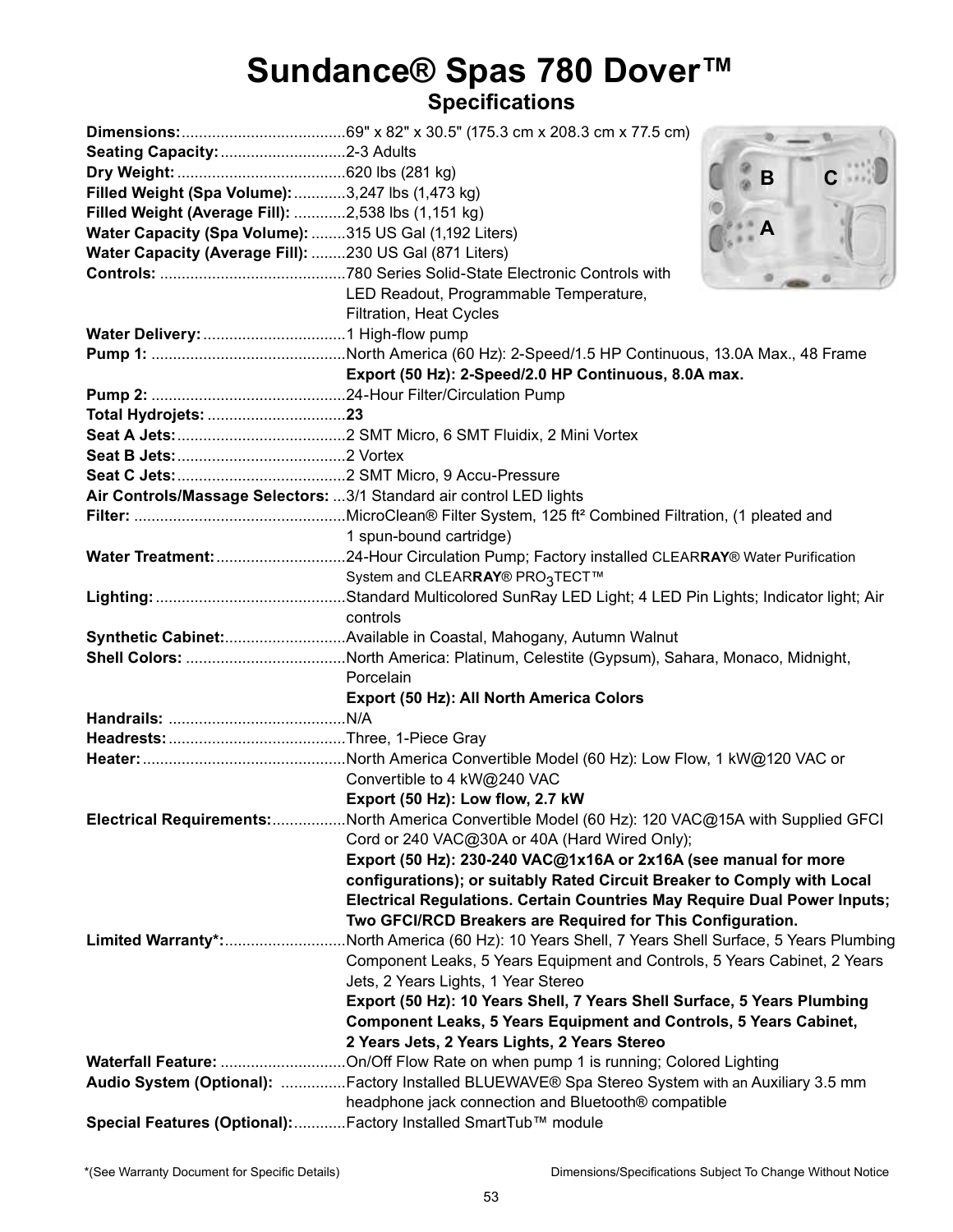# **Sundance Spas 780 Dover**

**Operation/Seat Depths**



- Air Control Activates Seat A Jets (2 SMT Micro, 6 SMT Fluidix, 2 Mini Vortex) **A**
- Massage Selector [Pump 1]- Adjusts Massage Level Between Seat A Jets + Seat B Jets and Seat C Jets **B**
- Air Control Activates Seat B Jets **C** (2 Vortex)
- Air Control Activates Seat C Jets (2 SMT Micro, 9 Accu-Pressure) **D**
- Waterfall Selector [Pump 1] Controls Waterfall Output **E**

#### **23 Total Jets (Stainless Steel Escutcheons Standard)**



Spa Operation Subject To Change Without Notice

## **SEAT DEPTHS**

**A = 24.50" (62.23 cm)** Listed dimensions repre-**B = 26.63" (67.63 cm) C = 25.75" (65.41 cm) D = 26.50" (67.31 cm)**

sent distance from top of acrylic to lowest point in seat. **Tolerance ± 0.5" (1.27 cm).**

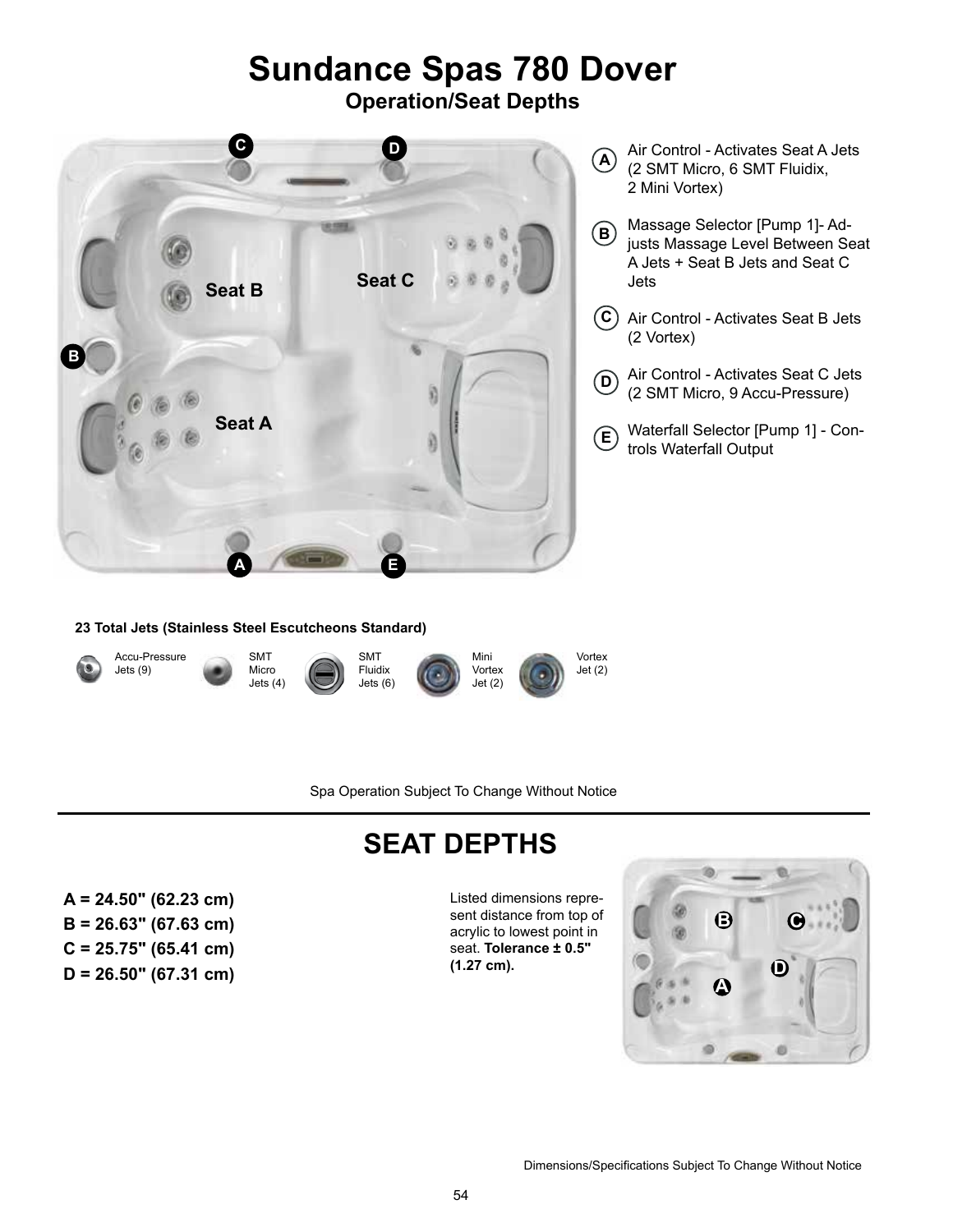### **Sundance Spas 780 Dover Portable Dimensions**

**TOP VIEW FRONT VIEW** Tolerance: ± 0.5" (1.27 cm)



Dimensions/specifications subject to change without notice. Tolerance: ± 0.5" (1.27 cm)

Dimensions/Specifications Subject To Change Without Notice